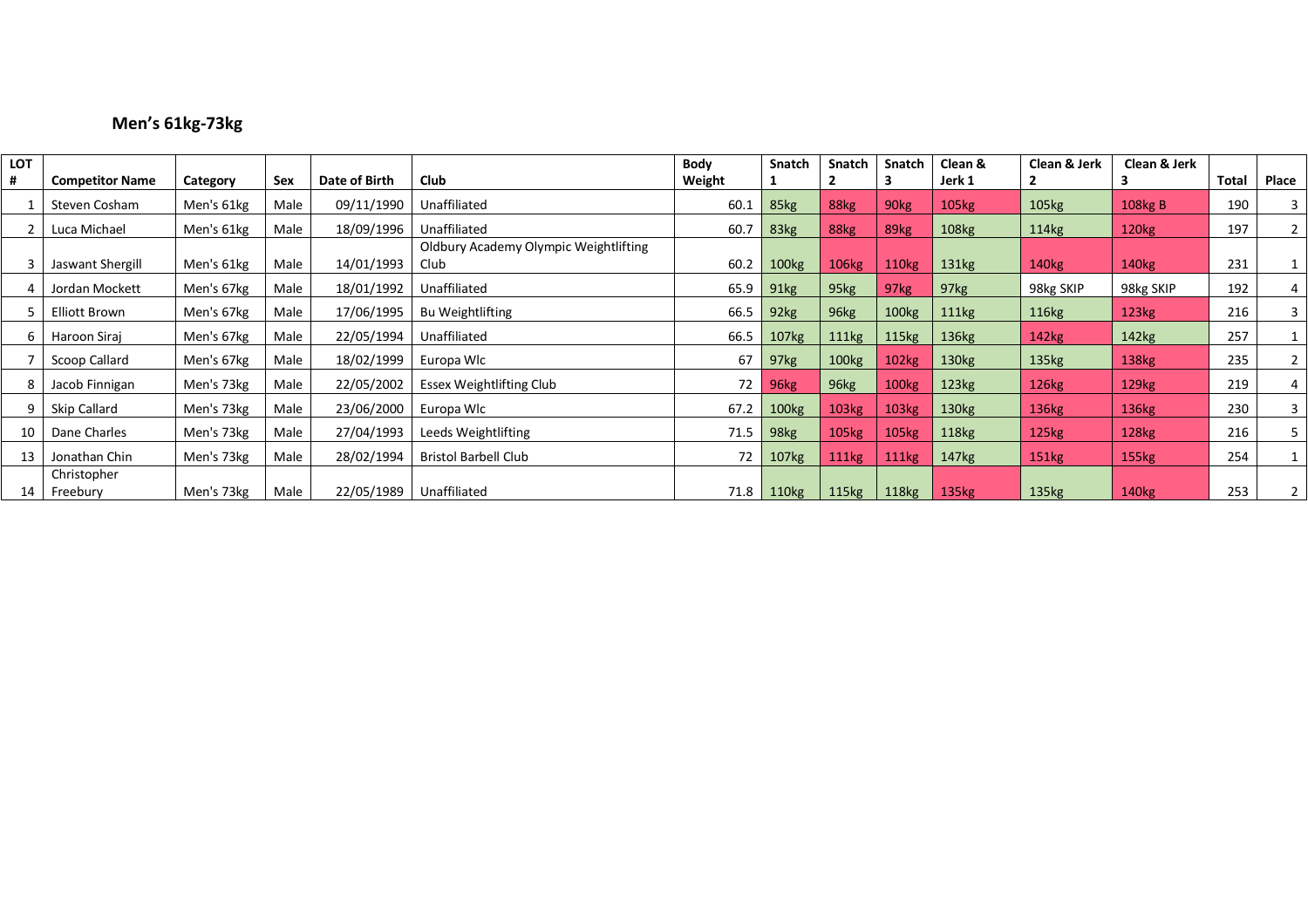# **Men's 81kg**

|      | Competitor            |            |      |               |                                     | <b>Body</b> | <b>Snatch</b>     | <b>Snatch</b>     | <b>Snatch</b>     | Clean & Jerk      | Clean & Jerk      | Clean & Jerk      |       |       |
|------|-----------------------|------------|------|---------------|-------------------------------------|-------------|-------------------|-------------------|-------------------|-------------------|-------------------|-------------------|-------|-------|
| LOT# | Name                  | Category   | Sex  | Date of Birth | Club                                | Weight      |                   |                   |                   |                   |                   |                   | Total | Place |
| 15   | Joseph Cowen          | Men's 81kg | Male | 28/07/1991    | Unaffiliated                        | 79.7        | 115 <sub>kg</sub> | <b>118kg</b>      | 123kg             | 135 <sub>kg</sub> | 143 <sub>kg</sub> | 143 <sub>kg</sub> | 258   |       |
| 16   | Haydn Crook           | Men's 81kg | Male | 07/07/1992    | <b>Adlington Barbell Club</b>       | 81          | 103 <sub>kg</sub> | <b>108kg</b>      | 112kg             | 140kg             | 145kg             | 147 <sub>kg</sub> | 259   |       |
| 17   | Luke Stopford         | Men's 81kg | Male | 02/03/1992    | Weightlifting 101                   | 81          | 112kg             | 112kg             | 112kg             | 130 <sub>kg</sub> | 130kg SKIP        | 130kg SKIP        |       | 9     |
| 18   | <b>Mitchell Mason</b> | Men's 81kg | Male | 18/04/1990    | Europa Wlc                          | 78.5        | 110 <sub>kg</sub> | 115kg             | 115kg             | 135kg             | 145 <sub>kg</sub> | 145 <sub>kg</sub> | 245   | 8     |
|      | Michael               |            |      |               |                                     |             |                   |                   |                   |                   |                   |                   |       |       |
| 19   | Hunnisett             | Men's 81kg | Male | 05/05/1991    | Oaklands Weightlifters              | 78.7        | 112kg             | <b>116kg</b>      | 117kg             | 140kg             | 140 <sub>kg</sub> | 144kg             | 257   |       |
|      |                       |            |      |               | <b>Crystal Palace Weightlifting</b> |             |                   |                   |                   |                   |                   |                   |       |       |
| 20   | Kevin Tao             | Men's 81kg | Male | 03/07/1994    | Club                                | 80.5        | 115 <sub>kg</sub> | 119 <sub>kg</sub> | 119 <sub>kg</sub> | 130 <sub>kg</sub> | 137 <sub>kg</sub> | 137 <sub>kg</sub> | 256   | 6     |
| 21   | Kristian McPhee       | Men's 81kg | Male | 08/06/1991    | Unaffiliated                        | 78.3        | 106kg             | <b>111kg</b>      | 111kg             | 133kg             | 138kg             | 140 <sub>kg</sub> | 246   |       |
| 23   | Allan King            | Men's 81kg | Male | 20/12/1994    | Triple X Weightlifting Club         | 76.7        | 122kg             | 126kg             | 132kg             | 147 <sub>kg</sub> | 147 <sub>kg</sub> | 148kg SKIP        | 273   |       |
| 24   | Chris Murray          | Men's 81kg | Male | 05/02/1999    | Locker 27                           | 78.5        | 130 <sub>kg</sub> | 134kg             | 138kg             | 156kg             | 158 <sub>kg</sub> | 159 <sub>kg</sub> | 297   |       |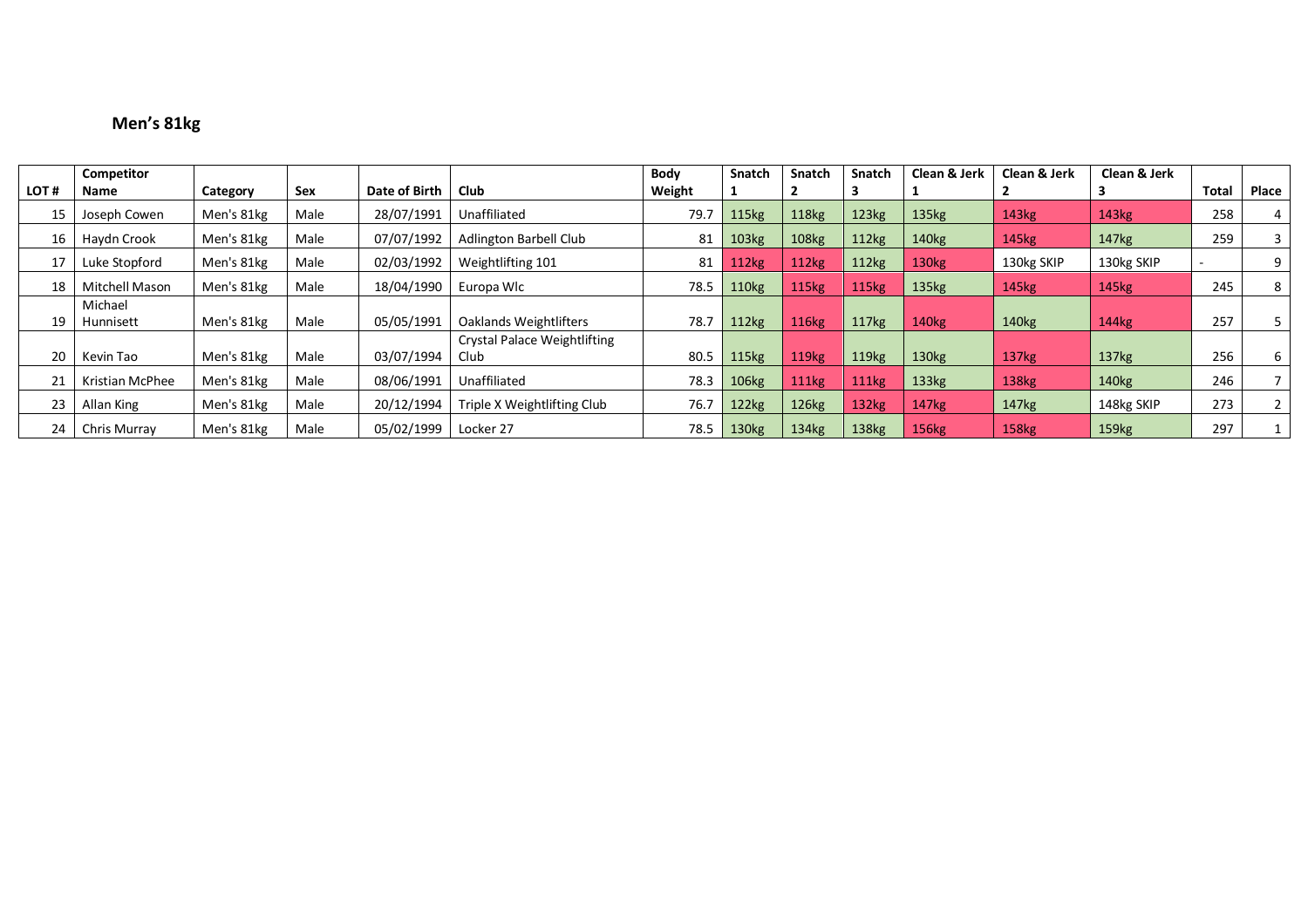# **Men's 89kg**

|      |             |               |      |              |                                      |        |                   |                   |                   |                   |                   |                   |              | Place          |
|------|-------------|---------------|------|--------------|--------------------------------------|--------|-------------------|-------------------|-------------------|-------------------|-------------------|-------------------|--------------|----------------|
|      | Competitor  |               |      | Date of      |                                      | Body   |                   | Snatch            | Snatch            | Clean &           | Clean<br>& Jerk   | Clean<br>&        |              |                |
| LOT# | <b>Name</b> | Category      | Sex  | <b>Birth</b> | Club                                 | Weight | Snatch 1          | $\overline{2}$    | 3                 | Jerk 1            | $\overline{2}$    | Jerk 3            | <b>Total</b> | Place          |
|      | Maximilian  | Men's         |      |              |                                      |        |                   |                   |                   |                   |                   |                   |              | $\overline{7}$ |
| 25   | Khaihra     | 89kg          | Male | 20/10/1991   | Unaffiliated                         | 88.2   | 112kg             | 112kg             | 112kg             | 140 <sub>kg</sub> | 140 <sub>kg</sub> | 146kg             | 252          |                |
| 26   | Chi Chea    | Men's<br>89kg | Male | 15/04/1995   | Woking Weightlifting Club            | 83.8   | 110 <sub>kg</sub> | 114kg             | 117kg             | 150 <sub>kg</sub> | 150 <sub>kg</sub> | 150 <sub>kg</sub> | $\sim$       | 10             |
|      |             | Men's         |      |              |                                      |        |                   |                   |                   |                   |                   |                   |              |                |
| 27   | Daniel Papa | 89kg          | Male | 11/08/1999   | Hallam Barbell                       | 85.3   | 107 <sub>kg</sub> | 113kg             | 113kg             | 133 <sub>kg</sub> | 138kg             | 138 <sub>kg</sub> | 240          | 9              |
|      | Edward      | Men's         |      |              | Loughborough University Powerlifting |        |                   |                   |                   |                   |                   |                   |              |                |
| 28   | Smale       | 89kg          | Male | 11/10/1997   | And Weightlifting                    | 84.4   | 107 <sub>kg</sub> | 111kg             | 114kg             | 138kg             | 138kg             | 142kg             | 252          | 8              |
|      | Matthew     | Men's         |      |              |                                      |        |                   |                   |                   |                   |                   |                   |              |                |
| 29   | Dixon       | 89kg          | Male | 21/11/1995   | Atlas Weightlifting Centre           | 87.9   | 120 <sub>kg</sub> | 125kg             | 130kg             | 147 <sub>kg</sub> | 151kg             | 152kg             | 282          | 3              |
|      |             | Men's         |      |              |                                      |        |                   |                   |                   |                   |                   |                   |              |                |
| 33   | Aidan Birch | 89kg          | Male | 10/04/1993   | Warwickshire Weightlifting Club      | 88.8   | 121kg             | 121kg             | 126kg             | 152kg             | 157kg             | 157kg             | 273          | 5              |
|      | Aaron       | Men's         |      |              |                                      |        |                   |                   |                   |                   |                   |                   |              |                |
| 34   | Bolton      | 89kg          | Male | 23/09/1989   | Fit Performance                      | 88.2   | 122kg             | 122kg             | 122kg             | 147 <sub>kg</sub> | 147 <sub>kg</sub> | 147kg             | 269          | 6              |
|      | Greg        | Men's         |      |              |                                      |        |                   |                   |                   |                   |                   |                   |              |                |
| 35   | Stumbles    | 89kg          | Male | 13/09/1991   | Unaffiliated                         | 88     | 121kg             | 124kg             | 124kg             | 155kg             | 159 <sub>kg</sub> | 159 <sub>kg</sub> | 280          | 4              |
|      | Khrystopher | Men's         |      |              |                                      |        |                   |                   |                   |                   |                   |                   |              |                |
| 36   | Speed       | 89kg          | Male | 13/12/1992   | LOWA                                 | 88.7   | 125kg             | 130 <sub>kg</sub> | 135 <sub>kg</sub> | 155kg             | 161kg             | 166kg             | 296          | $\overline{2}$ |
|      | Jack        | Men's         |      |              |                                      |        |                   |                   |                   |                   |                   |                   |              |                |
| 37   | Dobson      | 89kg          | Male | 26/09/1993   | Unaffiliated                         | 87.3   | 130kg             | 135kg             | 140 <sub>kg</sub> | 160kg             | 160kg             | 165kg             | 305          |                |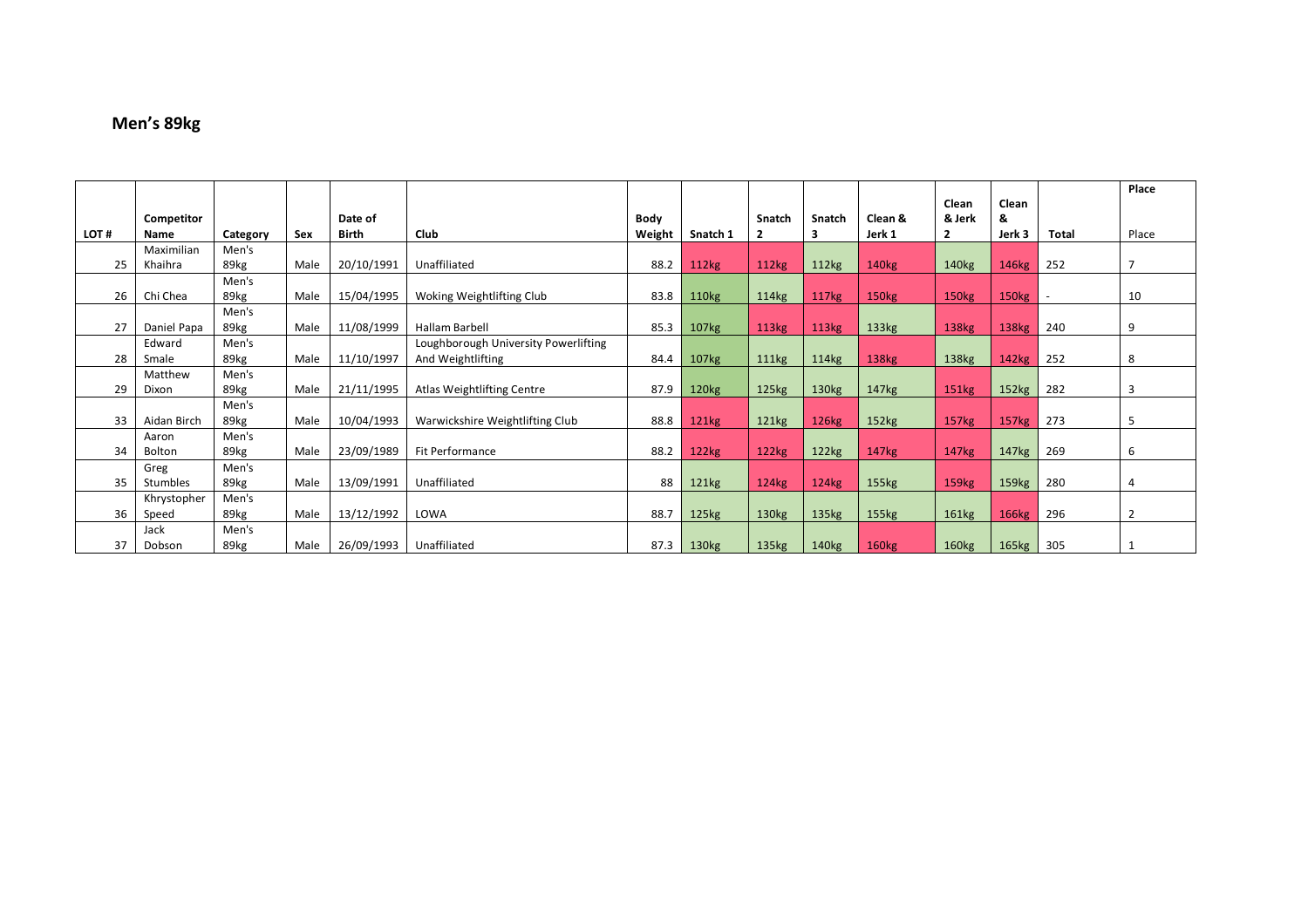#### **Men's 96-+109kg**

| LOT | Competitor           |                   |      | Date of      |                     | <b>Body</b> | Snatch            | Snatch            | <b>Snatch</b>     | <b>Clean &amp;Jerk</b> | Clean & Jerk      | Clean &           |              |                |
|-----|----------------------|-------------------|------|--------------|---------------------|-------------|-------------------|-------------------|-------------------|------------------------|-------------------|-------------------|--------------|----------------|
| #   | <b>Name</b>          | Category          | Sex  | <b>Birth</b> | Club                | Weight      | $\mathbf{1}$      | $\mathbf{2}$      | 3                 | $\mathbf{1}$           | $\mathbf{2}$      | Jerk 3            | <b>Total</b> | Place          |
|     | Laurence             | Men's             |      |              |                     |             |                   |                   |                   | 145                    |                   |                   |              |                |
| 30  | Oakden               | 96kg              | Male | 21/08/1999   | Cinderhill Wlc      | 89.3        | 114kg             | 119 <sub>kg</sub> | 125kg             |                        | 145kg             | 145kg             |              | 5              |
|     |                      |                   |      |              | Crystal Palace      |             |                   |                   |                   | 150                    |                   |                   |              |                |
|     |                      | Men's             |      |              | Weightlifting       |             |                   |                   |                   |                        |                   |                   |              |                |
| 31  | Liem Bui-Le          | 96kg              | Male | 18/09/1993   | Club                | 93.3        | 120 <sub>kg</sub> | 125kg             | 130 <sub>kg</sub> |                        | 155kg             | 160kg             | 290          | $\overline{2}$ |
|     |                      | Men's             |      |              |                     |             |                   |                   |                   | 159                    |                   |                   |              |                |
| 39  | Joe Blacker          | 96kg              | Male | 08/08/1994   | Unaffiliated        | 95.2        | <b>115kg</b>      | <b>120kg</b>      | <b>120kg</b>      |                        | 162kg             | 162kg             | 274          | 4              |
|     |                      |                   |      |              | Cardiff             |             |                   |                   |                   | 155                    |                   |                   |              |                |
|     |                      | Men's             |      |              | Metropolitan        |             |                   |                   |                   |                        |                   |                   |              |                |
| 40  | Filip Taylor         | 96kg              | Male | 29/07/1997   | University          | 93.4        | <b>116kg</b>      | 116 <sub>kg</sub> | 120 <sub>kg</sub> |                        | <b>160kg</b>      | <b>165kg</b>      | 280          | 3              |
|     | <b>Cyrille Fagat</b> | Men's             |      |              |                     |             |                   |                   |                   | 180                    |                   |                   |              |                |
| 42  | <b>Tchatchet II</b>  | 96kg              | Male | 01/08/1995   | Unaffiliated        | 95          | 141kg             | <b>150kg</b>      | 150 <sub>kg</sub> |                        | 180 <sub>kg</sub> | 190 <sub>kg</sub> | 340          | $\mathbf{1}$   |
|     | Simon                | Men's             |      |              |                     |             |                   |                   |                   | 143                    |                   |                   |              |                |
| 43  | Prentice             | 102kg             | Male | 29/05/1996   | Unaffiliated        | 101         | <b>113kg</b>      | <b>118kg</b>      | <b>121kg</b>      |                        | 148 <sub>kg</sub> | 150kg             | 268          | 4              |
|     |                      |                   |      |              | London              |             |                   |                   |                   | 155                    |                   |                   |              |                |
|     | David                |                   |      |              | Olympic             |             |                   |                   |                   |                        |                   |                   |              |                |
|     | Harding-             | Men's             |      |              | Weightlifting       |             |                   |                   |                   |                        |                   |                   |              |                |
| 44  | Prior                | 102kg             | Male | 19/04/1988   | Academy             | 100.9       | 130 <sub>kg</sub> | 135kg             | <b>140kg</b>      |                        | <b>155kg</b>      | 155kg             | $\mathbf{r}$ | 5              |
|     | Omar                 | Men's             |      |              |                     |             |                   |                   |                   | 166                    |                   |                   |              |                |
| 45  | Keshta               | 102kg             | Male | 01/05/1998   | Unaffiliated        | 101.1       | 133kg             | <b>138kg</b>      | 138kg             |                        | 170 <sub>kg</sub> | <b>175kg</b>      | 303          | $\mathbf{1}$   |
|     | Christopher          |                   |      |              |                     |             |                   |                   |                   | 167                    |                   |                   |              |                |
|     | Palser-              | Men's             |      |              | Oxford              |             |                   |                   |                   |                        |                   |                   |              |                |
| 46  | Thorne               | 102kg             | Male | 27/12/1993   | Powersports         | 100.7       | 123kg             | 128kg             | 132kg             |                        | 170 <sub>kg</sub> | 176kg             | 298          | $\overline{2}$ |
|     | Charlie              | Men's             |      |              |                     |             |                   |                   |                   | 165                    |                   |                   |              |                |
| 48  | Stone                | 102kg             | Male | 05/05/1986   | Unaffiliated        | 100.02      | 132kg             | 137 <sub>kg</sub> | 137kg             |                        | 165kg             | 171 <sub>kg</sub> | 297          | 3              |
|     | Christopher          | Men's             |      |              |                     |             |                   |                   |                   | 150                    |                   |                   |              |                |
| 49  | Parnaby              | 109 <sub>kg</sub> | Male | 04/05/1994   | Locker 27           | 108.3       | <b>115kg</b>      | <b>120kg</b>      | 122kg             |                        | 159 <sub>kg</sub> | <b>168kg</b>      | 274          | $\mathbf{1}$   |
|     |                      | Men's             |      |              | Pegasus             |             |                   |                   |                   | 155                    |                   |                   |              |                |
| 50  | Jordan Vine          | $109+kg$          | Male | 07/04/1993   | Weightlifting       | 114         | <b>125kg</b>      | 125kg             | <b>130kg</b>      |                        | 162kg             | 162kg             | 280          | 3              |
|     | Mackenzie            | Men's             |      |              | Adlington           |             |                   |                   |                   | 160                    |                   |                   |              |                |
| 51  | Middleton            | $109+kg$          | Male | 27/04/1998   | <b>Barbell Club</b> | 124.5       | 122kg             | 130 <sub>kg</sub> | 130 <sub>kg</sub> |                        | 170 <sub>kg</sub> | <b>178kg</b>      | 300          | $\mathbf{1}$   |
|     |                      |                   |      |              | Loughborough        |             |                   |                   |                   |                        |                   |                   |              |                |
|     |                      |                   |      |              | University          |             |                   |                   |                   |                        |                   |                   |              |                |
|     |                      |                   |      |              | Powerlifting        |             |                   |                   |                   | 164                    |                   |                   |              |                |
|     | Daniel               | Men's             |      |              | And                 |             |                   |                   |                   |                        |                   |                   |              |                |
| 52  | Babatunde            | $109 + kg$        | Male | 11/06/1992   | Weightlifting       | 112.3       | 130 <sub>kg</sub> | 136kg             | 137kg             |                        | 173 <sub>kg</sub> | <b>180kg</b>      | 294          | $\overline{2}$ |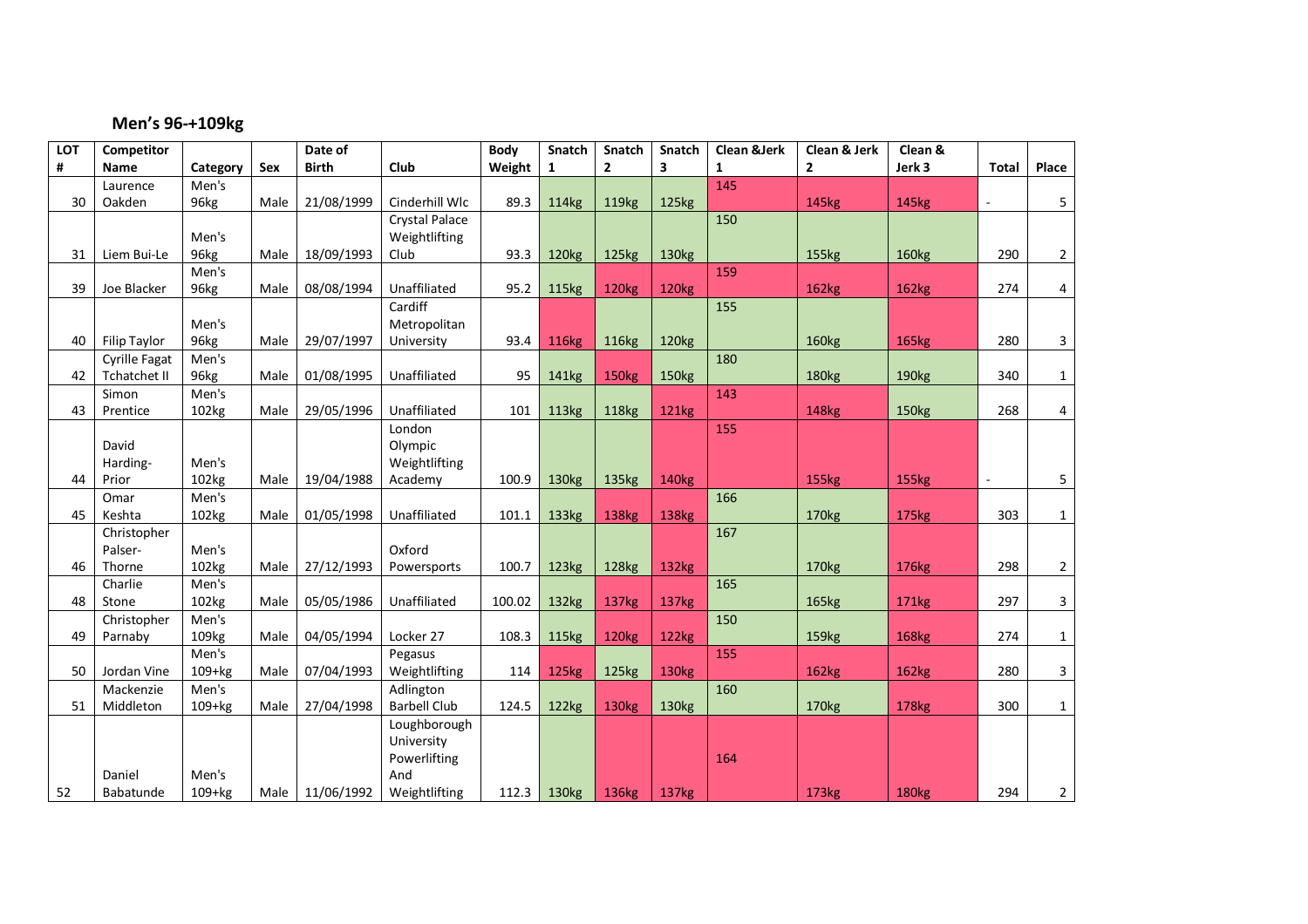#### **Women's 45-49kg**

| <b>LOT</b> | Competitor    |          |        |               |                             | Body   | <b>Snatch</b> | <b>Snatch</b> | <b>Snatch</b>    | Clean & Jerk | Clean & | Clean & Jerk     |              |       |
|------------|---------------|----------|--------|---------------|-----------------------------|--------|---------------|---------------|------------------|--------------|---------|------------------|--------------|-------|
|            | Name          | Category | Sex    | Date of Birth | Club                        | Weight |               |               |                  |              | Jerk 2  |                  | <b>Total</b> | Place |
|            |               | Women's  |        |               |                             |        |               |               |                  |              |         |                  |              |       |
| 53         | Hannah Powell | 45kg     | Female | 12/12/1992    | Unaffiliated                | 44.9   | 58kg          | 60kg          | 62kg             | 78kg         | 78kg    | 78kg             | 140          |       |
|            |               | Women's  |        |               |                             |        |               |               |                  |              |         |                  |              |       |
| 54         | Taslima Begum | 49kg     | Female | 13/04/1999    | Oaklands Weightlifters      | 47.8   | 50kg          | 54kg          | 54kg             | 64kg         | 69kg    | 72kg             | 126          | 4     |
|            |               | Women's  |        |               |                             |        |               |               |                  |              |         |                  |              |       |
| 55         | Emma Suckling | 49kg     | Female | 20/04/1982    | Ethos Weight Lifting        | 48.5   | 55kg          | 58kg          | 58kg             | 65kg         | 68kg    | 70 <sub>kg</sub> | 123          |       |
|            | Cathy-Ann     | Women's  |        |               | Scarborough Weightlifting   |        |               |               |                  |              |         |                  |              |       |
| 56         | Myers         | 49kg     | Female | 21/06/1990    | Club                        | 48.4   | 52kg          | 52kg          | 55kg             | 68kg         | 72kg    | 74kg             | 123          | 6     |
|            | Natalie       | Women's  |        |               |                             |        |               |               |                  |              |         |                  |              |       |
| 57         | Cashmore      | 49kg     | Female | 09/06/1990    | Oxford Powersports          | 48.5   | 57kg          | 59kg          | 60 <sub>kg</sub> | 67kg         | 67kg    | 69kg             | 128          | 3     |
|            | Samantha      | Women's  |        |               |                             |        |               |               |                  |              |         |                  |              |       |
| 58         | Franklin      | 49kg     | Female | 20/10/1985    | Triple X Weightlifting Club | 48.6   | 60kg          | 63kg          | 66kg             | 72kg         | 72kg    | 77kg             | 135          |       |
|            |               | Women's  |        |               |                             |        |               |               |                  |              |         |                  |              |       |
| 59         | Noorin Gulam  | 49kg     | Female | 09/06/1995    | <b>Bu Weightlifting</b>     | 48.8   | 63kg          | 66kg          | 68kg             | 77kg         | 81kg    | 84kg             | 147          |       |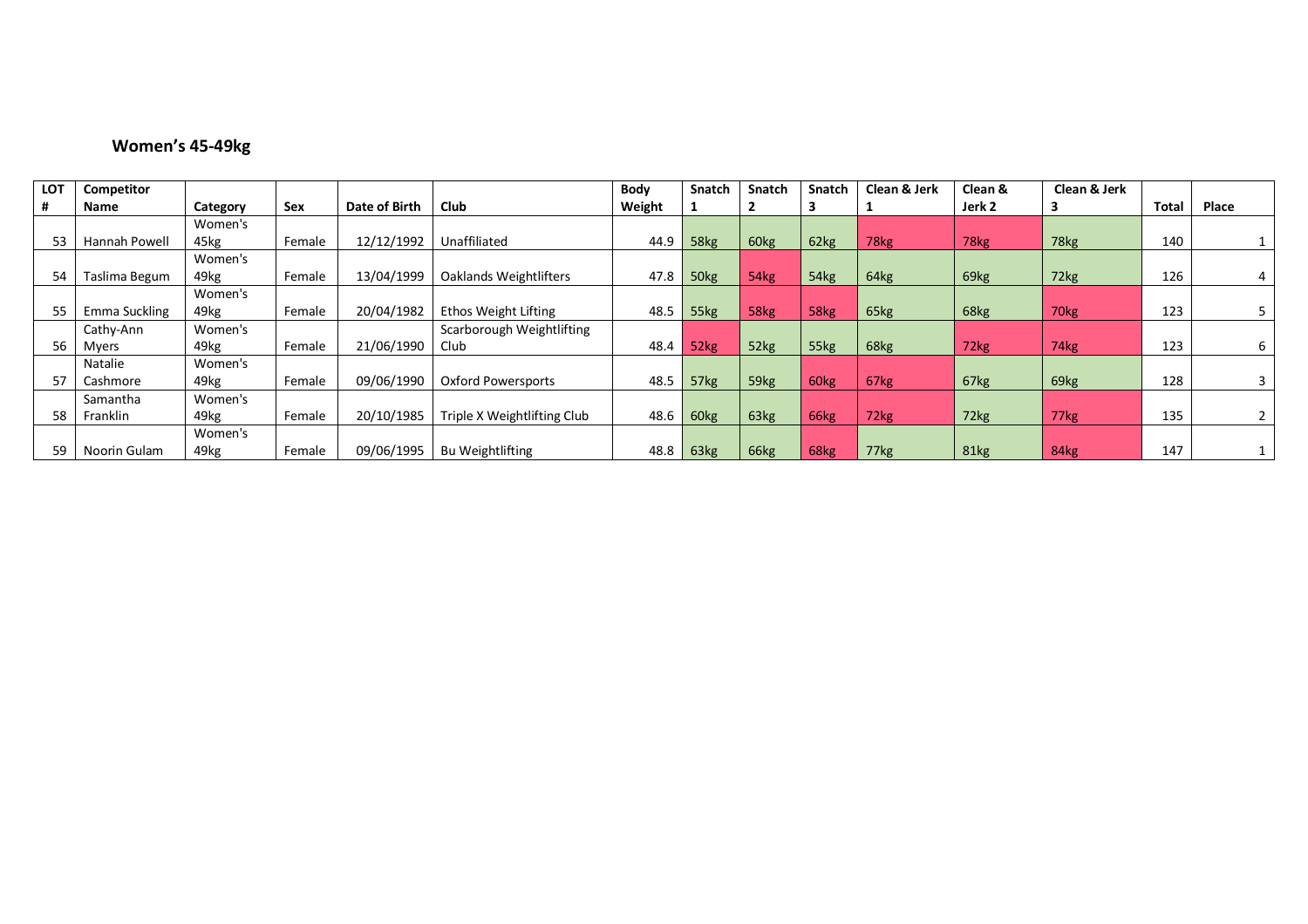# **Women's 55kg**

|      |                        |              |            |               |                         | Body   | <b>Snatch</b>    | <b>Snatch</b>    | <b>Snatch</b> | Clean & Jerk     | Clean &          | Clean &           |       |       |
|------|------------------------|--------------|------------|---------------|-------------------------|--------|------------------|------------------|---------------|------------------|------------------|-------------------|-------|-------|
| LOT# | <b>Competitor Name</b> | Category     | <b>Sex</b> | Date of Birth | <b>Club</b>             | Weight |                  |                  |               |                  | Jerk 2           | Jerk 3            | Total | Place |
| 60   | Lucy Barrett           | Women's 55kg | Female     | 13/03/1987    | Locker 27               | 54.1   | 50 <sub>kg</sub> | 53kg             | 56kg          | 72kg             | 76kg             | 79 <sub>kg</sub>  | 135   | 6     |
| 61   | Emma Savage            | Women's 55kg | Female     | 18/04/1993    | Unaffiliated            | 53.4   | 59 <sub>kg</sub> | 59 <sub>kg</sub> | 59kg          | 71kg             | 74kg             | 76kg              | 130   | 8     |
|      |                        |              |            |               | Aylesbury Weightlifting |        |                  |                  |               |                  |                  |                   |       |       |
| 62   | Sheryll Pak            | Women's 55kg | Female     | 19/05/1988    | Club                    | 53.7   | 59 <sub>kg</sub> | 59 <sub>kg</sub> | 61kg          | 70 <sub>kg</sub> | 74kg             | 74kg              | 131   |       |
| 63   | Jane Lee-Isted         | Women's 55kg | Female     | 25/10/1990    | Unaffiliated            | 53.9   | 55kg             | 59 <sub>kg</sub> | 60kg          | 75kg             | 80kg             | 81kg              | 141   |       |
|      | Jess Gordon            |              |            |               |                         |        |                  |                  |               |                  |                  |                   |       |       |
| 67   | Brown                  | Women's 55kg | Female     | 25/12/1995    | Unaffiliated            | 54.9   | 70 <sub>kg</sub> | 74kg             | 75kg          | 85kg             | 88kg             | 91kg              | 163   | 3     |
| 68   | Aurelia Liu            | Women's 55kg | Female     | 12/10/1995    | Unaffiliated            | 54.9   | 64kg             | 67kg             | 67kg          | 76kg             | 81kg             | 83kg              | 145   | 4     |
| 69   | Jennifer Tong          | Women's 55kg | Female     | 08/11/1996    | <b>Hallam Barbell</b>   | 54.4   | 73kg             | 77kg             | 77kg          | 90 <sub>kg</sub> | 90 <sub>kg</sub> | 94kg              | 163   |       |
| 70   | <b>Fraer Morrow</b>    | Women's 55kg | Female     | 20/07/1998    | Unaffiliated            | 54.5   | 73 <sub>kg</sub> | 73 <sub>kg</sub> | 76kg          | 92 <sub>kg</sub> | 92kg             | 100 <sub>kg</sub> | 168   |       |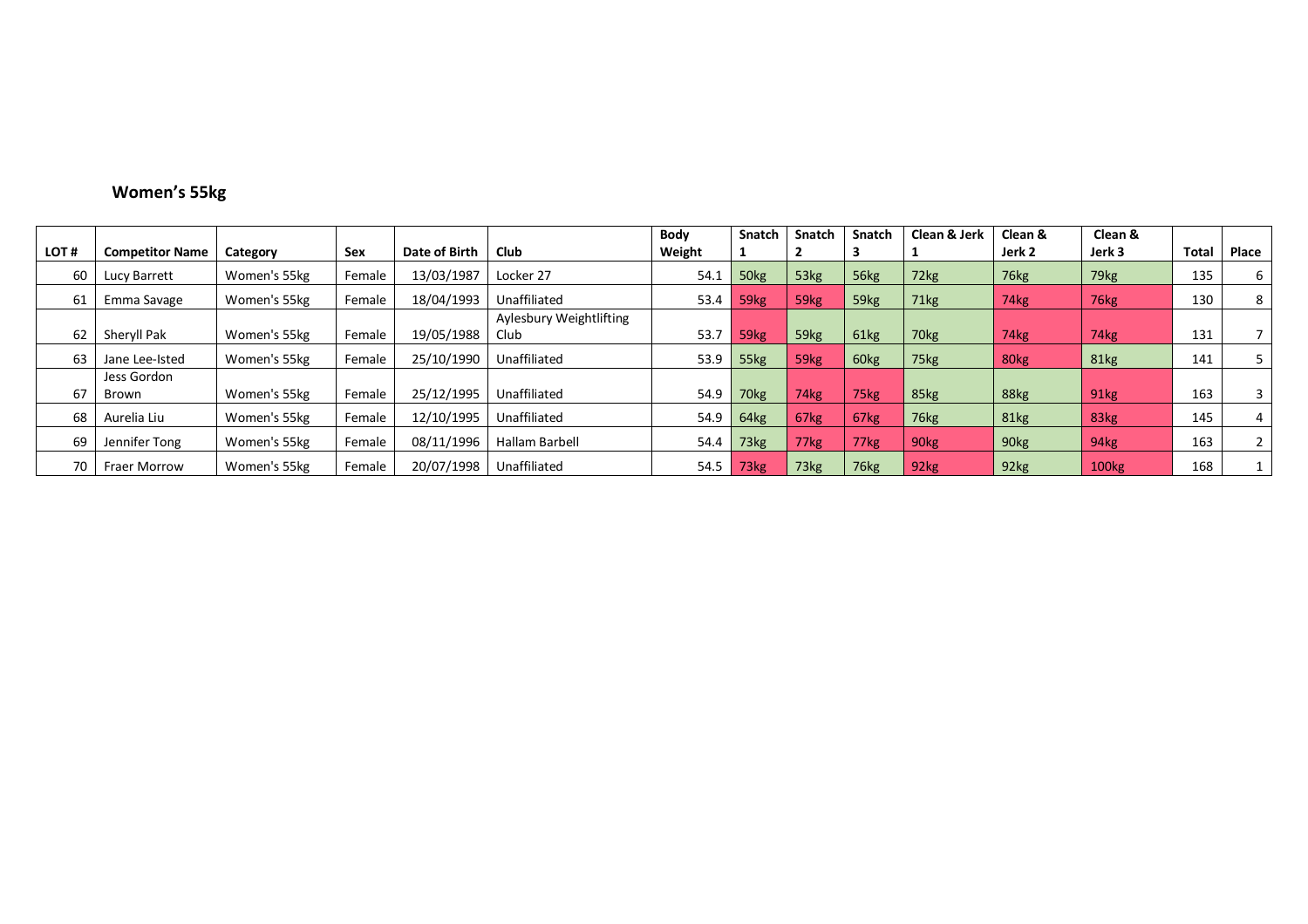# **Women's 59kg**

|      |                        |                  |        |               |                                     | Body   | Snatch           | Snatch           | <b>Snatch</b>      | Clean & Jerk     | Clean &          | Clean & |              |                |
|------|------------------------|------------------|--------|---------------|-------------------------------------|--------|------------------|------------------|--------------------|------------------|------------------|---------|--------------|----------------|
| LOT# | <b>Competitor Name</b> | Category         | Sex    | Date of Birth | <b>Club</b>                         | Weight |                  |                  |                    |                  | Jerk 2           | Jerk 3  | <b>Total</b> | Place          |
|      |                        | Women's          |        |               |                                     |        |                  |                  |                    |                  |                  |         |              |                |
| 71   | Sally Thompson         | 59kg             | Female | 09/06/1990    | Crossfit Leyland                    | 57.7   | 53kg             | 56kg             | 56kg               | 72kg             | 72kg             | 75kg    | 128          | 11             |
|      |                        | Women's          |        |               |                                     |        |                  |                  |                    |                  |                  |         |              |                |
| 72   | Chloe Mays             | 59kg             | Female | 15/02/1993    | Atlas Weightlifting Centre          | 58     | 55kg             | 59kg             | 62kg               | 73kg             | 77kg             | 77kg    | 139          | 10             |
|      |                        | Women's          |        |               |                                     |        |                  |                  |                    |                  |                  |         |              |                |
| 73   | Suzanne Birchall       | 59kg             | Female | 10/06/1987    | Lincoln Weightlifting               | 57.5   | 60kg             | 65kg             | 70 <sub>kg</sub>   | 75kg             | 78kg             | 82kg    | 147          | 6              |
|      |                        | Women's          |        |               |                                     |        |                  |                  |                    |                  |                  |         |              |                |
| 74   | <b>Stephanie Best</b>  | 59kg             | Female | 08/11/1989    | Wisdom 4 Weightlifting              | 55.4   | 57kg             | 60kg             | 63kg               | 77kg             | 77kg             | 82kg    | 140          | 9              |
|      |                        | Women's          |        |               | Warwickshire Weightlifting          |        |                  |                  |                    |                  |                  |         |              |                |
| 75   | Emma Pendle            | 59 <sub>kg</sub> | Female | 18/09/1989    | Club                                | 57.9   | 60kg             | 63 <sub>kg</sub> | 63kg               | 76kg             | 79kg             | 79kg    | 142          | $\overline{7}$ |
|      |                        | Women's          |        |               |                                     |        |                  |                  |                    |                  |                  |         |              |                |
| 76   | Layla Green            | 59kg             | Female | 23/10/1988    | Unaffiliated                        | 58.5   | 63kg             | 67kg             | 70 <sub>kg</sub>   | 74kg             | 79 <sub>kg</sub> | 80kg    | 141          | 8              |
|      |                        | Women's          |        |               |                                     |        |                  |                  |                    |                  |                  |         |              |                |
| 77   | Rosemary McDonald      | 59 <sub>kg</sub> | Female | 23/01/1992    | Cube Weightlifting Academy          | 58.9   | 67kg             | 71kg             | 73kg               | 85kg             | 90 <sub>kg</sub> | 90kg    | 158          | 5              |
|      |                        | Women's          |        |               | <b>Crystal Palace Weightlifting</b> |        |                  |                  |                    |                  |                  |         |              |                |
| 78   | Amber Sheppard         | 59kg             | Female | 11/11/1997    | Club                                | 58.9   | 73kg             | 76kg             | $76$ <sub>kg</sub> | 92kg             | 94kg             | 97kg    | 167          | 4              |
|      |                        | Women's          |        |               |                                     |        |                  |                  |                    |                  |                  |         |              |                |
| 79   | Amy Williams           | 59kg             | Female | 28/02/1992    | Wisdom 4 Weightlifting              | 58.5   | 72kg             | 75kg             | $77$ $kg2$         | 93kg             | 96kg             | 100kg   | 171          | $\overline{2}$ |
|      |                        | Women's          |        |               |                                     |        |                  |                  |                    |                  |                  |         |              |                |
| 80   | Laura Hollobon         | 59kg             | Female | 14/06/1994    | Decennia Weightlifting              | 58.7   | 73 <sub>kg</sub> | 76kg             | 80kg               | 90kg             | 93kg             | 95kg    | 169          | 3              |
|      |                        | Women's          |        |               |                                     |        |                  |                  |                    |                  |                  |         |              |                |
| 81   | Olivia Blatch          | 59kg             | Female | 24/01/1993    | Europa Wlc                          | 58.3   | 79 <sub>kg</sub> | 81kg             | 83kg               | 99 <sub>kg</sub> | 102kg            | 102kg   | 182          |                |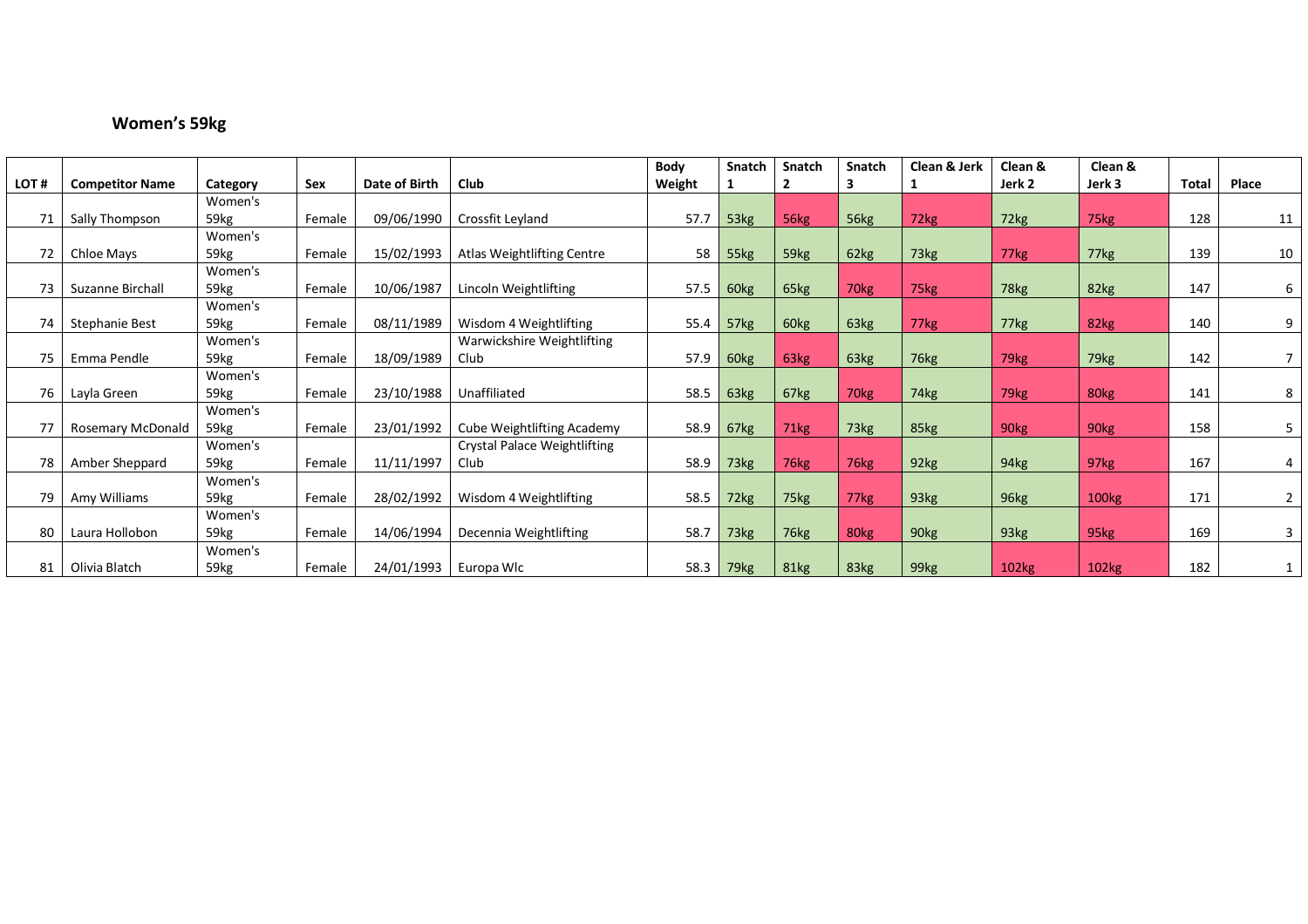# **Women's 64kg**

|      | Competitor            |          |        | Date of             |                              | Body   | Snatch | Snatch           | Snatch           | Clean & | Clean & Jerk   | Clean & |              |                |
|------|-----------------------|----------|--------|---------------------|------------------------------|--------|--------|------------------|------------------|---------|----------------|---------|--------------|----------------|
| LOT# | Name                  | Category | Sex    | <b>Birth</b>        | Club                         | Weight | 1      | $\overline{2}$   | 3                | Jerk 1  | $\overline{2}$ | Jerk 3  | <b>Total</b> | Place          |
|      |                       | Women's  |        |                     | London Olympic Weightlifting |        |        |                  |                  |         |                |         |              |                |
| 91   | Nadja Auerbach        | 64kg     | Female | 24/05/1995          | Academy                      | 62.4   | 63kg   | 63kg             | 66kg             | 86kg    | 89kg           | 92kg    | 155          | $\overline{4}$ |
|      |                       | Women's  |        |                     |                              |        |        |                  |                  |         |                |         |              |                |
| 92   | Lou Herron            | 64kg     | Female | 18/09/1979          | Fareham Barbell Club         | 63.4   | 61kg   | 65kg             | 67kg             | 84kg    | 84kg           | 89kg    | 156          | 3              |
|      | Madeleine             | Women's  |        |                     |                              |        |        |                  |                  |         |                |         |              |                |
| 93   | Harris                | 64kg     | Female | 12/06/1992          | Aylesbury Weightlifting Club | 62.8   | 67kg   | 70kg             | 70 <sub>kg</sub> | 85kg    | 88kg           | 90kg    | 152          | 8              |
|      |                       | Women's  |        |                     |                              |        |        |                  |                  |         |                |         |              |                |
| 94   | Neza Ribaric          | 64kg     | Female | 09/08/1994          | Unaffiliated                 | 60.1   | 68kg   | 71 <sub>kg</sub> | 71kg             | 86kg    | 89kg           | 89kg    | 154          | 6              |
|      |                       | Women's  |        |                     |                              |        |        |                  |                  |         |                |         |              |                |
| 95   | <b>Heather Burt</b>   | 64kg     | Female | 08/05/1984          | Europa Wlc                   | 63.9   | 67kg   | 70kg             | 72kg             | 86kg    | 89kg           | 89kg    | 159          | $\overline{2}$ |
|      |                       | Women's  |        |                     |                              |        |        |                  |                  |         |                |         |              |                |
| 96   | <b>Esme Richards</b>  | 64kg     | Female | 08/01/1994          | <b>Surrey Barbell</b>        | 63.5   | 66kg   | 66kg             |                  |         |                |         |              |                |
|      |                       | Women's  |        |                     |                              |        |        |                  |                  |         |                |         |              |                |
| 98   | Helen Jewell          | 64kg     | Female | 29/11/1988          | Unaffiliated                 | 61.4   | 75kg   | 80 <sub>kg</sub> | 85kg             | 95kg    | <b>100kg</b>   | 105kg   | 180          | $\mathbf{1}$   |
|      |                       | Women's  |        |                     |                              |        |        |                  |                  |         |                |         |              |                |
|      | Niamh Broad           | 64kg     | Female | 01/02/2001          | WL 101                       | 63.7   | 60     | 64               | $-68$            | 76      | 80             | $-83$   | 144          | 11             |
|      |                       | Women's  |        |                     |                              |        |        |                  |                  |         |                |         |              |                |
|      | <b>Eleanor Nichol</b> | 64kg     | Female | 31/01/1991          | Unattached                   | 64     | 64     | 67               | 70               | 80      | 84             | $-87$   | 154          | 5              |
|      |                       | Women's  |        |                     |                              |        |        |                  |                  |         |                |         |              |                |
|      | Sophie Cath           | 64kg     | Female | 22/06/1994          | Kingdom B                    | 63.5   | $-57$  | 57               | 60               | 75      | 78             | 81      | 141          | 12             |
|      |                       | Women's  |        |                     |                              |        |        |                  |                  |         |                |         |              |                |
|      | Catherine Finch       | 64kg     | Female | 09/04/1993          | Bethnal G                    | 63.6   | 62     | 65               | 68               | 80      | $-84$          | $-84$   | 148          | 9              |
|      |                       | Women's  |        |                     |                              |        |        |                  |                  |         |                |         |              |                |
|      | Jodie Murdoch         | 64kg     | Female | 07/12/1992          | Leicester W                  | 62.4   | 55     | 60               | 63               | 70      | $-75$          | $-80$   | 133          | 14             |
|      |                       | Women's  |        |                     |                              |        |        |                  |                  |         |                |         |              |                |
|      | Jenna Mckean          | 64kg     | Female | 29/12/1987          | Unattach                     | 61.9   | 67     | $-70$            | $-70$            | 85      | -88            | $-90$   | 152          | $\overline{7}$ |
|      |                       | Women's  |        |                     |                              |        |        |                  |                  |         |                |         |              |                |
|      | Gussie Beech          | 64kg     | Female | 26/10/1993          | T Manch                      | 64     | 59     | $-63$            | $-63$            | $-76$   | $-79$          | 79      | 138          | 13             |
|      |                       | Women's  |        |                     |                              |        |        |                  |                  |         |                |         |              |                |
|      | Karina Howe           | 64kg     | Female | 21/08/1986 The Hive |                              | 63.4   | $-65$  | 65               | $-69$            | $-80$   | 80             | $-83$   | 145          | 10             |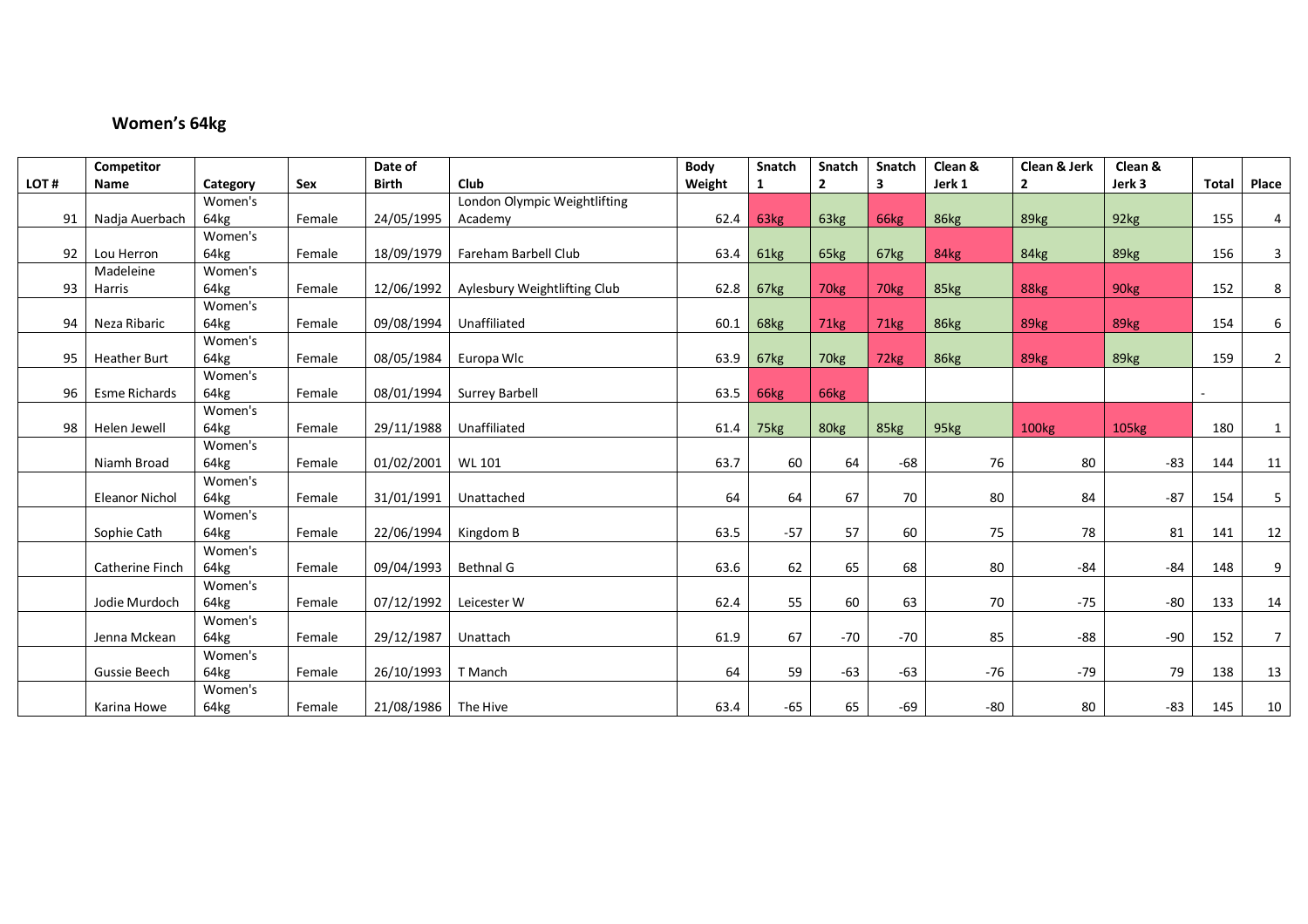# **Women's 71kg**

|      |                        |          |        |              |                             |             |                  |                |               | Clean            | Clean             | Clean            |              |                |
|------|------------------------|----------|--------|--------------|-----------------------------|-------------|------------------|----------------|---------------|------------------|-------------------|------------------|--------------|----------------|
|      | Competitor             |          |        | Date of      |                             | <b>Body</b> | <b>Snatch</b>    | <b>Snatch</b>  | <b>Snatch</b> | &                | & Jerk            | & Jerk           |              |                |
| LOT# | Name                   | Category | Sex    | <b>Birth</b> | Club                        | Weight      | $\mathbf{1}$     | $\overline{2}$ | 3             | Jerk 1           | $\overline{2}$    | 3                | <b>Total</b> | Place          |
|      |                        | Women's  |        |              | <b>Essex Weightlifting</b>  |             |                  |                |               |                  |                   |                  |              | 4              |
| 106  | <b>Kirsty Turner</b>   | 71kg     | Female | 04/11/1991   | Club                        | 70.04       | 69kg             | 71kg           | 73kg          | 89kg             | 92kg              | 94kg             | 165          |                |
|      |                        | Women's  |        |              |                             |             |                  |                |               |                  |                   |                  |              | 6              |
| 107  | Olivia Bell            | 71kg     | Female | 18/06/1990   | Locker 27                   | 70.09       | 70 <sub>kg</sub> | 72kg           | 72kg          | 80kg             | 84kg              | 87kg             | 159          |                |
|      | Amanda                 | Women's  |        |              |                             |             |                  |                |               |                  |                   |                  |              | $\overline{7}$ |
| 108  | Stephens               | 71kg     | Female | 13/05/1993   | Unaffiliated                | 70.02       | 60kg             | 64kg           | 64kg          | 90kg             | 94kg              | 97kg             | 158          |                |
|      |                        | Women's  |        |              |                             |             |                  |                |               |                  |                   |                  |              | 5              |
| 110  | Jessica Tea            | 71kg     | Female | 24/01/1989   | <b>Oxford Powersports</b>   | 68.09       | 71kg             | 73kg           | 75kg          | 91kg             | 91kg              | 96kg             | 164          |                |
|      |                        | Women's  |        |              | Warwickshire                |             |                  |                |               |                  |                   |                  |              |                |
| 111  | <b>Bryony Watson</b>   | 71kg     | Female | 27/03/1992   | Weightlifting Club          | 68          | 70 <sub>kg</sub> | 73kg           | 74kg          | 90 <sub>kg</sub> | 90 <sub>kg</sub>  | 90 <sub>kg</sub> |              |                |
|      | Deborah                | Women's  |        |              |                             |             |                  |                |               |                  |                   |                  |              |                |
| 112  | Alawode                | 71kg     | Female | 19/09/1997   | <b>Stars For The Future</b> | 69.08       | 73kg             | 76kg           | 76kg          | 95kg             | 96kg              | 96kg             | $\sim$       |                |
|      |                        | Women's  |        |              | <b>Essex Weightlifting</b>  |             |                  |                |               |                  |                   |                  |              |                |
| 113  | Laura Parker           | 71kg     | Female | 30/01/1986   | Club                        | 69.01       | 72kg             | 75kg           | 77kg          | 90 <sub>kg</sub> | 95kg              | 97kg             | 170          | 3              |
|      |                        | Women's  |        |              |                             |             |                  |                |               |                  |                   |                  |              |                |
| 114  | <b>Heather Forde</b>   | 71kg     | Female | 07/06/1990   | Unaffiliated                | 70.09       | 75kg             | 78kg           | <b>81kg</b>   | 92kg             | 95kg              | 95kg             | 176          | 2              |
|      |                        | Women's  |        |              |                             |             |                  |                |               |                  |                   |                  |              |                |
| 115  | Sally Bennett          | 71kg     | Female | 08/03/1991   | Unaffiliated                | 68.02       | 85kg             | 88kg           | 92kg          | 105kg            | 105 <sub>kg</sub> | 108kg            | 193          | 1              |
|      | Jasmine                | Women's  |        |              |                             |             |                  |                |               |                  |                   |                  |              |                |
|      | Isoyama                | 71kg     | Female | 19/08/1993   | Complete                    | 70.6        | 70               | $-73$          | $-73$         | $-86$            | 86                | $-91$            | 156          | 9              |
|      | Angela                 | Women's  |        |              |                             |             |                  |                |               |                  |                   |                  |              |                |
|      | Sorensen               | 71kg     | Female | 18/08/1982   | Unattach                    | 70.3        | 67               | $-70$          | $-70$         | 75               | 80                | $-85$            | 147          | 13             |
|      |                        | Women's  |        |              |                             |             |                  |                |               |                  |                   |                  |              |                |
|      | Nicola Stiddard        | 71kg     | Female | 25/03/1993   | Unattach                    | 70.9        | $-64$            | 64             | 68            | 82               | $-86$             | 86               | 154          | 10             |
|      | Ruta                   | Women's  |        |              |                             |             |                  |                |               |                  |                   |                  |              |                |
|      | Lendraitiene           | 71kg     | Female | 22/08/1979   | Featherst                   | 70.1        | 60               | 65             | 71            | 85               | $-92$             | $-95$            | 156          | 8              |
|      |                        | Women's  |        |              |                             |             |                  |                |               |                  |                   |                  |              |                |
|      | Alexandra Cave         | 71kg     | Female | 07/12/1996   | <b>NLWL</b>                 | 67          | 64               | 67             | $-70$         | 77               | 81                | $-85$            | 148          | 12             |
|      |                        | Women's  |        |              |                             |             |                  |                |               |                  |                   |                  |              |                |
|      | Sharan Riyat           | 71kg     | Female | 30/04/1989   | Unattach                    | 68.7        | $-63$            | 63             | 65            | $-82$            | 83                | 86               | 151          | 11             |
|      |                        | Women's  |        |              |                             |             |                  |                |               |                  |                   |                  |              |                |
|      | <b>Charlie Gregory</b> | 71kg     | Female | 19/08/1992   | Unattach                    | 70.3        | 60               | $-64$          | $-64$         | 73               | 78                | $-82$            | 138          | 15             |
|      | Sophie                 | Women's  |        |              |                             |             |                  |                |               |                  |                   |                  |              |                |
|      | Whiteman               | 71kg     | Female | 23/08/1994   | Locker 27                   | 68.4        | 63               | 66             | $-68$         | 77               | $-80$             | -82              | 143          | 14             |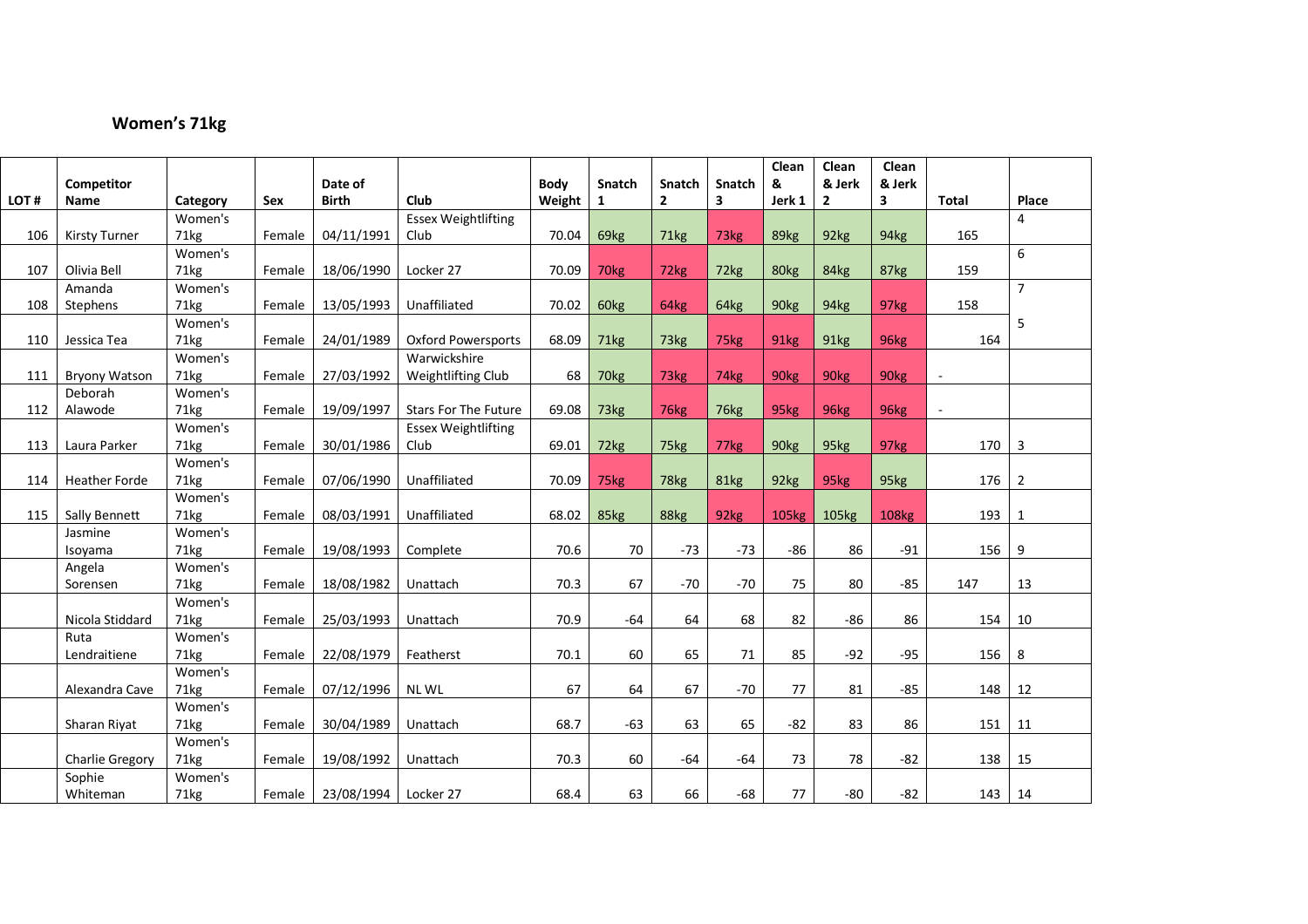#### **Women's 96kg**

| LOT | Competitor           |          |        | Date of      |                        | Body   | Snatch           | <b>Snatch</b>    | Snatch           | Clean & Jerk     | Clean &           |                  |              |       |
|-----|----------------------|----------|--------|--------------|------------------------|--------|------------------|------------------|------------------|------------------|-------------------|------------------|--------------|-------|
| #   | Name                 | Category | Sex    | <b>Birth</b> | <b>Club</b>            | Weight |                  |                  |                  |                  | Jerk 2            | Clean & Jerk 3   | <b>Total</b> | Place |
|     |                      | Women's  |        |              |                        |        |                  |                  |                  |                  |                   |                  |              |       |
| 117 | Deanna Dalev         | 76kg     | Female | 31/05/1994   | Oxford Powersports     | 75.9   | 68kg             | 68kg             | 71kg             | 82kg             | 85kg              | 88kg             | 156          |       |
|     |                      | Women's  |        |              |                        |        |                  |                  |                  |                  |                   |                  |              |       |
| 118 | Sarah Wiltshire      | 76kg     | Female | 01/12/1990   | Unaffiliated           | 74.4   | 74 <sub>kg</sub> | 77kg             | 80 <sub>kg</sub> | 91 <sub>kg</sub> | 93kg              | 99 <sub>kg</sub> | 170          |       |
|     | Emily                | Women's  |        |              | Woking Weightlifting   |        |                  |                  |                  |                  |                   |                  |              |       |
| 119 | Pursehouse           | 76kg     | Female | 17/05/1996   | Club                   | 75.6   | 70kg             | 75 <sub>kg</sub> | 79 <sub>kg</sub> | 93 <sub>kg</sub> | 100 <sub>kg</sub> | 103kg            | 179          |       |
|     | <b>Emma Collins-</b> | Women's  |        |              |                        |        |                  |                  |                  |                  |                   |                  |              |       |
| 121 | Jones                | 76kg     | Female | 21/11/1990   | Oaklands Weightlifters | 74.8   | 80 <sub>kg</sub> | 80 <sub>kg</sub> | 84kg             | 90 <sub>kg</sub> | 94 <sub>kg</sub>  | 94kg             | 178          |       |